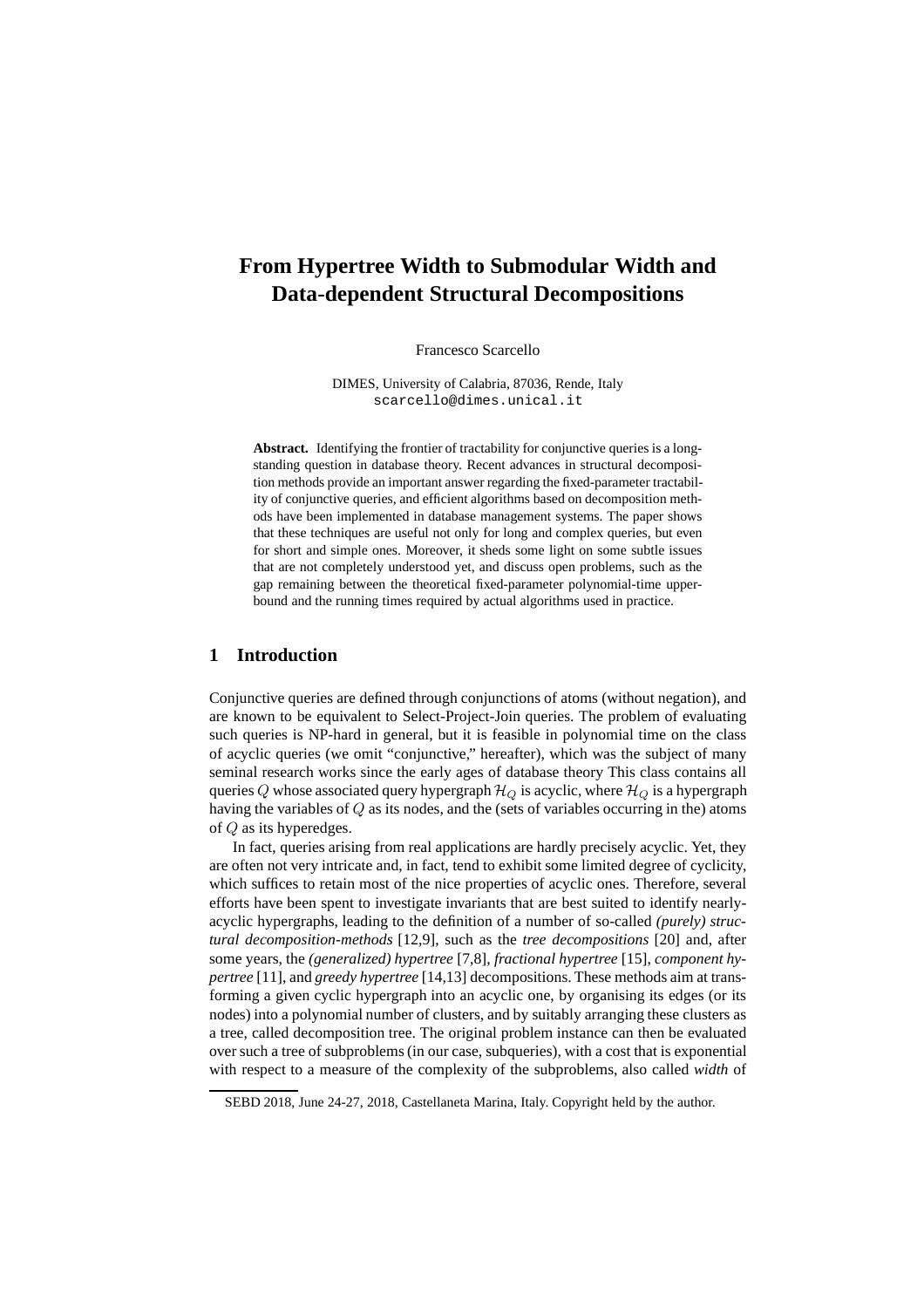the decomposition, and polynomial if this width is bounded by some constant. For instance, according to the treewidth notion, the width of a decomposition is given by the maximum cardinality (minus one) of the set of variables occurring in the subqueries associated with the vertices of the decomposition tree. The (generalized) hypertree width considers instead the number of atoms occurring in each subproblem, in other terms, the number of hyperedges needed to cover the relevant variables in each vertex of the decomposition tree. The fractional hypertree width [15] is similar, but it is based on a fractional cover of such variables, instead of an integral one, as in the case of (plain) hypertree decompositions.

Besides the theoretical guarantees on the cost of evaluating class of queries having bounded (fractional) hypertree width, experimental evidence of the benefits gained from these structural decomposition methods in query optimization (and in the equivalent Constraint Satisfaction Problem) has been provided in the literature by a number of different authors and in different application domains, see, e.g., [5,6,1].

A yet more general width-concept is the *submodular width* [19], where the cost of a decomposition is determined by the worst possible submodular function of sets of variables of the given hypergraph. Recall that a set function  $f$  is submodular if, for every element x and any pair of sets S and T with  $S \subseteq T$  and  $x \notin T$ ,  $f(S \cup \{x\}) - f(S) \ge$  $f(T \cup \{x\}) - f(T)$  holds. That is, the marginal contribution of any element decreases when sets become larger. This powerful notion is strictly more general than all previous techniques, as there are classes of hypergraphs having bounded submodular width, but unbounded fractional hypertree width. However, having bounded submodular width (smw) does not guarantee a polynomial-time combined complexity as for hypertree decompositions, but just fixed-parameter tractability where the query hypergraph is used as a parameter. This means that we have a polynomial-time data complexity of the form  $O(f_1(\mathcal{H}_Q) \cdot |DB|^{f_2(\text{smw})})$ , where  $f_1$  is an exponential function of the query size. Marx also proved that having bounded smw is in fact a necessary condition for the fixedparameter tractability of conjunctive queries (unless the Exponential Time Hypothesis fails) [19]. Unfortunately, it is not clear how to recognise queries of bounded submodular width. It is worthwhile noting that, unlike the previous methods, the decompositions used to answer the query depend not only on the hypergraph  $\mathcal{H}_{Q}$ , but on the actual database DB, too. Nevertheless, the submodular width of  $\mathcal{H}_Q$  depends only on  $\mathcal{H}_Q$ , which makes it an actual structural measure.

The primary aim of the paper is to shed light on the recent achievement in structural decomposition methods, in particular

- **–** to make clear why the powerful notion of fractional hypertree width is not able to catch the precise complexity of a given query;
- **–** to show, by using the case study of queries whose hypergraphs are simple cycles, that using data-dependent decompositions, as in the case of submodular width, provides better upper bounds on the cost of queries, and effective algorithms;
- **–** to make evident that the benefits of such sophisticated notions occur not only in long and complex queries, but even in short and simple ones, occurring in most real-world applications;
- **–** to give a hint of what is the submodular width of a query, and a hint of the problems that are still open in this area of research.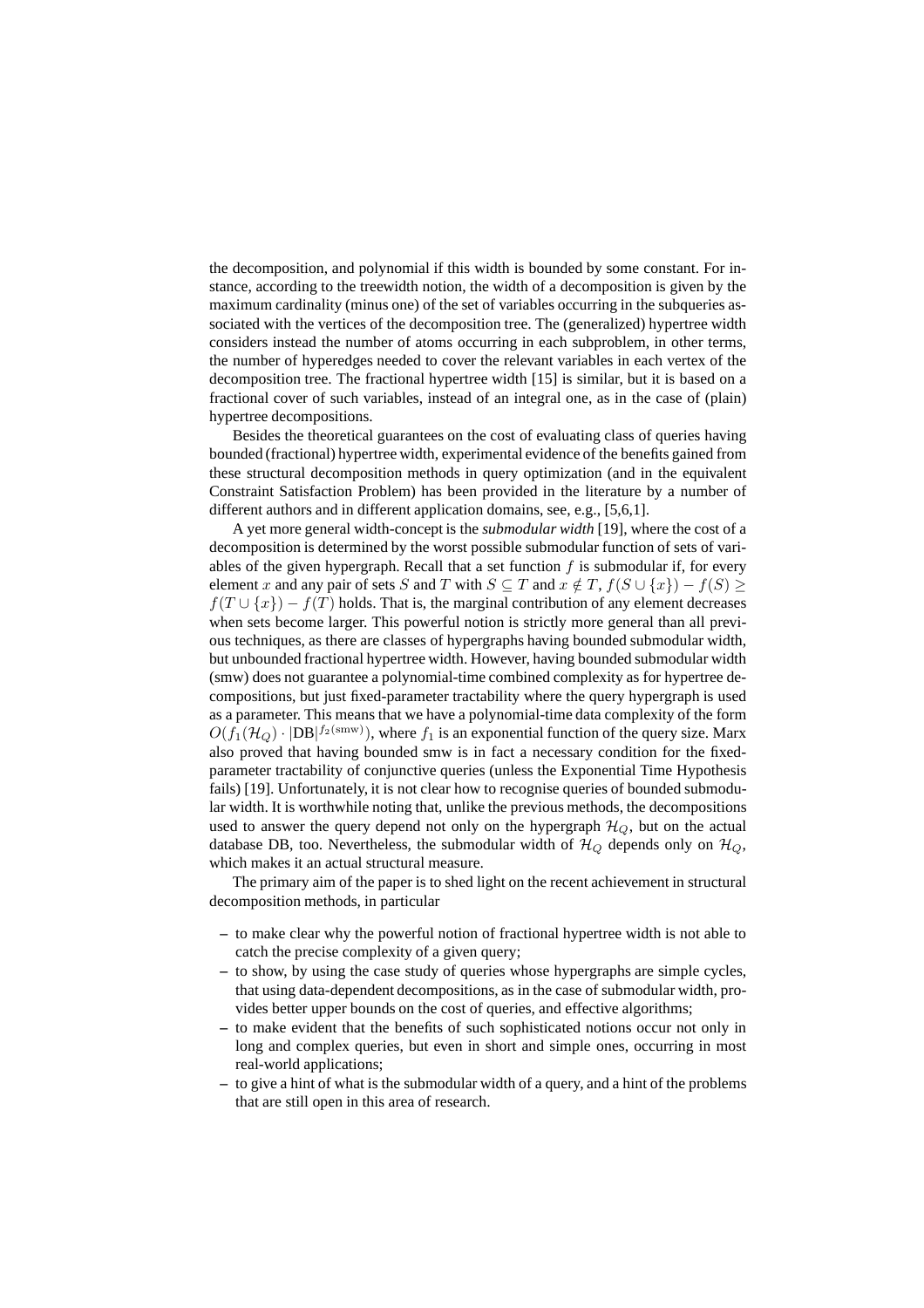## **2 Hypertree decompositions and the AGM bound**

Let H a hypergraph, and denote the set of its nodes by  $nodes(\mathcal{H})$  and the set of its hyperedges by  $edges(\mathcal{H})$ . Formally, a *tree decomposition* [20] of  $\mathcal H$  is a pair  $\langle T, \chi \rangle$ , where  $T = (V, F)$  is a tree, and  $\chi$  is a labelling function assigning to each vertex  $p \in V$  a set of vertices  $\chi(p) \subseteq nodes(\mathcal{H})$ , such that the following three conditions are satisfied: (1) for each node b of H, there exists  $p \in V$  such that  $b \in \chi(p)$ ; (2) for each hyperedge  $h \in edges(\mathcal{H})$ , there exists  $p \in V$  such that  $h \subseteq \chi(p)$ ; and (3) for each node b in  $nodes(\mathcal{H})$ , the set  $\{p \in V \mid b \in \chi(p)\}\$  induces a connected subtree of T. The *width* of  $\langle T, \chi \rangle$  is the number  $\max_{p \in V} (|\chi(p)| - 1)$ . The *treewidth* of H, denoted by  $tw(\mathcal{H})$ , is the minimum width over all its tree decompositions.

**Hypertree Decompositions** A *generalized hypertree decomposition* of a hypergraph H is a triple  $HD = \langle T, \chi, \lambda \rangle$ , called a *hypertree* for H, where  $\langle T, \chi \rangle$  is a tree decomposition of H, and  $\lambda$  is a function labelling the vertices of T by sets of hyperedges of H such that, for each vertex  $p$  of  $T$ ,  $\chi(p) \subseteq \bigcup_{h \in \lambda(v)} h$ . That is, all nodes in the  $\chi$  labelling are covered by hyperedges in the  $\lambda$  labelling.

Consider a generalized hypertree decomposition  $HD=\langle T, \chi, \lambda \rangle$ . The cyclicity measure used in standard generalized hypertree decompositions, called generalized hypertree width and denoted by  $ghw(\mathcal{H})$ , is based on the cardinality of the set  $\lambda(p)$  in charge of covering  $\chi(p)$ , for each vertex p of the decomposition tree. Contrasted with the treewidth, which is based on the cardinality of  $\chi(p)$ , it is clear that  $ghw(\mathcal{H}) \leq tw(\mathcal{H})$ always holds. It has been observed that more general notions can be obtained by allowing the use of more general functions  $f_{HD}(\cdot)$ , to measure the weight  $f_{HD}(p)$  of any vertex of  $T$ , and hence to define the width of a hypertree decomposition.

A *fractional hypertree decomposition* [15] of a hypergraph  $H$  is a pair  $FHD =$  $\langle HD, \gamma \rangle$ , where  $HD = \langle T, \chi, \lambda \rangle$  is a generalized hypertree decomposition of H, and  $\gamma$ is a mapping associating each vertex p of T with a function  $\gamma_p : \lambda(p) \mapsto \mathbb{R}$  mapping hyperedges to non-negative real numbers. For each vertex  $p$  in  $T$ ,  $\gamma_p$  encodes a *fractional cover* of the nodes in  $\chi(p)$ : for each  $v \in \chi(p)$ ,  $\sum_{h \in \lambda(p), v \in h} \gamma_p(h) \ge 1$ . Define  $\rho(p) = \sum_{h \in \lambda(p)} \gamma_p(h)$ . The *width* of *FHD* is the maximum of  $\rho(p)$  over all vertices p in T. The *fractional hypertree width* of H, denoted by  $fhw(\mathcal{H})$ , is the minimum width over all its fractional hypertree decompositions.<sup>2</sup>

Generalized hypertree width is obtained if in the definition of fractional hypertree decomposition we restrict the codomain of each  $\gamma_p$  to be integral. It is thus not surprising that there are hypergraphs where the fractional hypertree width is smaller than the (generalized) hypertree width.

The additional power of fractional covers in the decomposition vertices makes the problem intractable, in general. Indeed, for a given hypergraph  $H$  and for any fixed  $w \geq 2$ , computing a hypertree decomposition of width at most w (if any) is feasible in polynomial-time, while checking whether  $H$  has fractional hypertree width at most w is NP-hard [4]. However, there is a polynomial-time algorithm for deciding whether the fractional hypertree width is  $f(w)$  for a function f in  $O(w^3)$  [18].

<sup>&</sup>lt;sup>2</sup> The equivalent (original) definition in [15] does not use the  $\lambda$ -labeling, so that  $\gamma_p$  weighs all hyperedges. Our definition is used, e.g., in [1].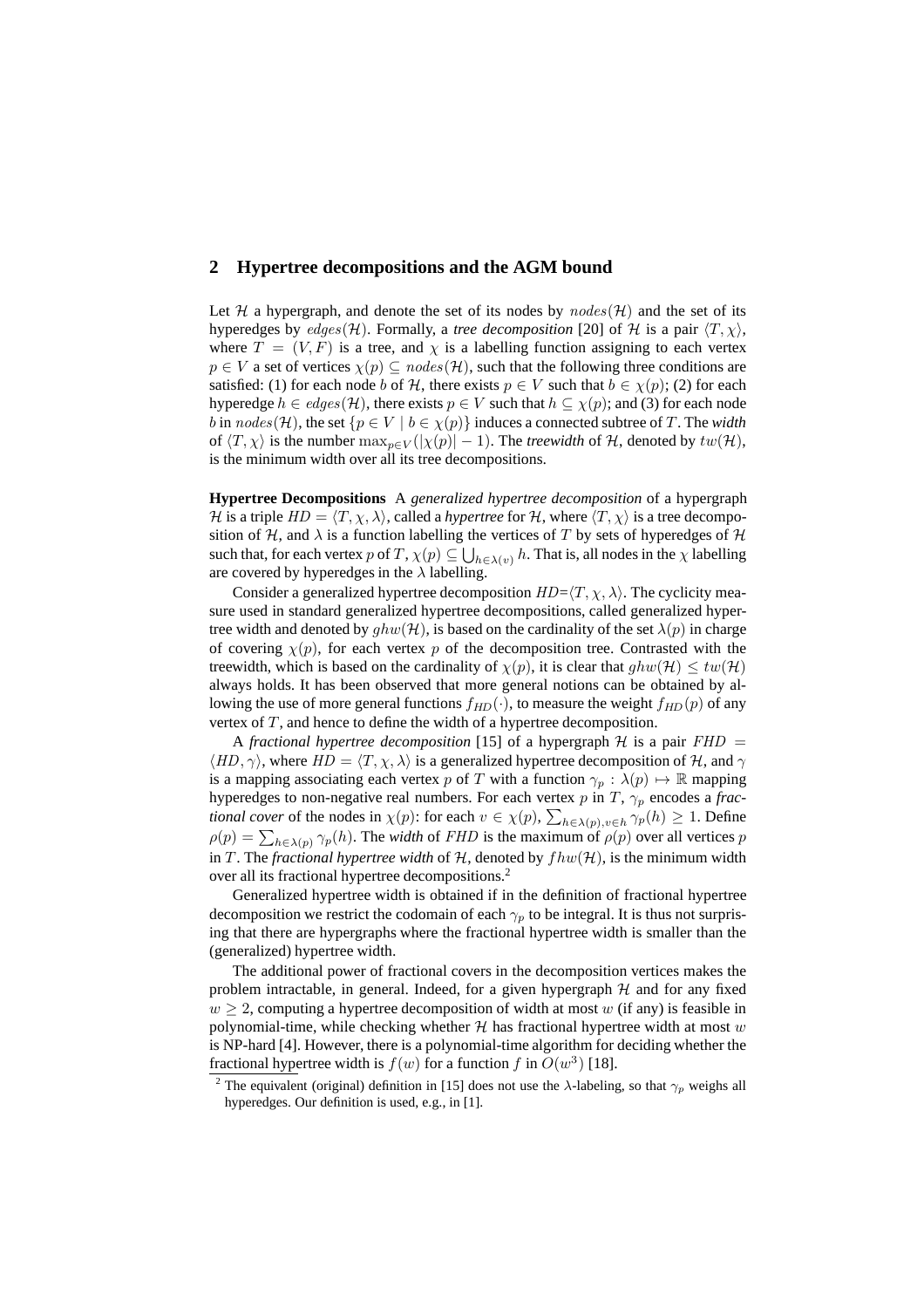**Query evaluation** Queries whose (fractional) hypertree width is bounded by some constant k can be answered in polynomial time. Given a query  $Q$  and a hypertree decomposition HD for the query hypergraph  $\mathcal{H}_Q$ , the query can be transformed into an acyclic query, based on the decomposition HD. Each vertex of the decomposition tree can be viewed as a subproblem to be solved: in our database context, such a vertex  $p$ is associated with a subquery  $Q_p$  whose atoms are the atoms in  $\lambda(p)$ , and whose set of output variables is  $\chi(p)$ . By computing the answers of these subqueries, we obtain an acyclic query equivalent to  $Q$  that can be evaluated easily, by standard techniques. Equivalently, we can see this transformation as a query plan for  $Q$  (where some atoms can appear multiple times with different projections, if necessary). The crucial observation here is that the maximum number of answers of the subquery  $Q_p$  associated with each vertex p is at most  $|r_p|^{p(p)}$ , where  $r_p$  is the largest database relation associated with the hyperedges in  $\lambda(p)$  [15,3]. Moreover, such answers can be efficiently computed within this upper bound [1].

**Tight Bounds** The so-called AGM bound [3] states that, in fact, the upper bound on the number of solutions at each subproblem  $Q_p$  provided by the best fractional cover  $\rho^*$  is tight: there exists some database DB such that the number of answers of  $Q_p$ over this database meets the fractional cover upper bound. This result has been refined in [10], where a bound based on the so-called *coloring number*  $C(Q_p)$  of such a query is defined, in order to take into account the output variables, as well as certain kinds of functional dependencies.

It follows that, whenever the fractional hypertree width of a query  $Q$  is  $w$ , and we have any fractional hypertree decomposition of width  $w$ , there always exists a database DB such that evaluating the subproblem  $Q_p$  at some vertex p of the decomposition tree requires  $\Omega(N^w)$  time, where N is the size of the largest relation occurring in  $Q_p$ . Yet, from the results based on the submodular width, it turns out that we could do much better. How is that possible?

### **3 When worst cases are unachievable**

In this section, we show that fractional hypertree decompositions do not provide a tight bound on the cost of evaluating conjunctive queries. This is not very clear, at a first sight, because of the results mentioned in the previous section. However, we see that even in very simple queries the worst cases predicted by fractional hypertree width are impossible to achieve.

Let us start with a hint of what happens. Consider a conjunctive query  $q$  with an associated hypergraph  $\mathcal{H}_q$  having  $fhw(\mathcal{H}_q) = k$ , and let HD be a width-k fractional hypertree decomposition for q. Let v be a vertex of  $HD$  whose associated subproblem has a fractional cover of weight  $k$ . Then, there exists a database DB such that solving this subproblem takes at least  $O(n^k)$  time. However, it is possible that there exists another decomposition HD′ with no subproblem having such an evaluation cost over this specific database DB. In its turn,  $HD'$  will have a critical database DB' for which some of its subproblems require  $O(n^k)$  time. But DB' is not necessarily a bad case for the previous decomposition  $HD$ . Therefore, it is possible that, for the given query  $q$ , for every database DB there is a fractional hypertree decomposition where any subproblem occurring in its vertices can be evaluated in less than  $O(n^k)$  time.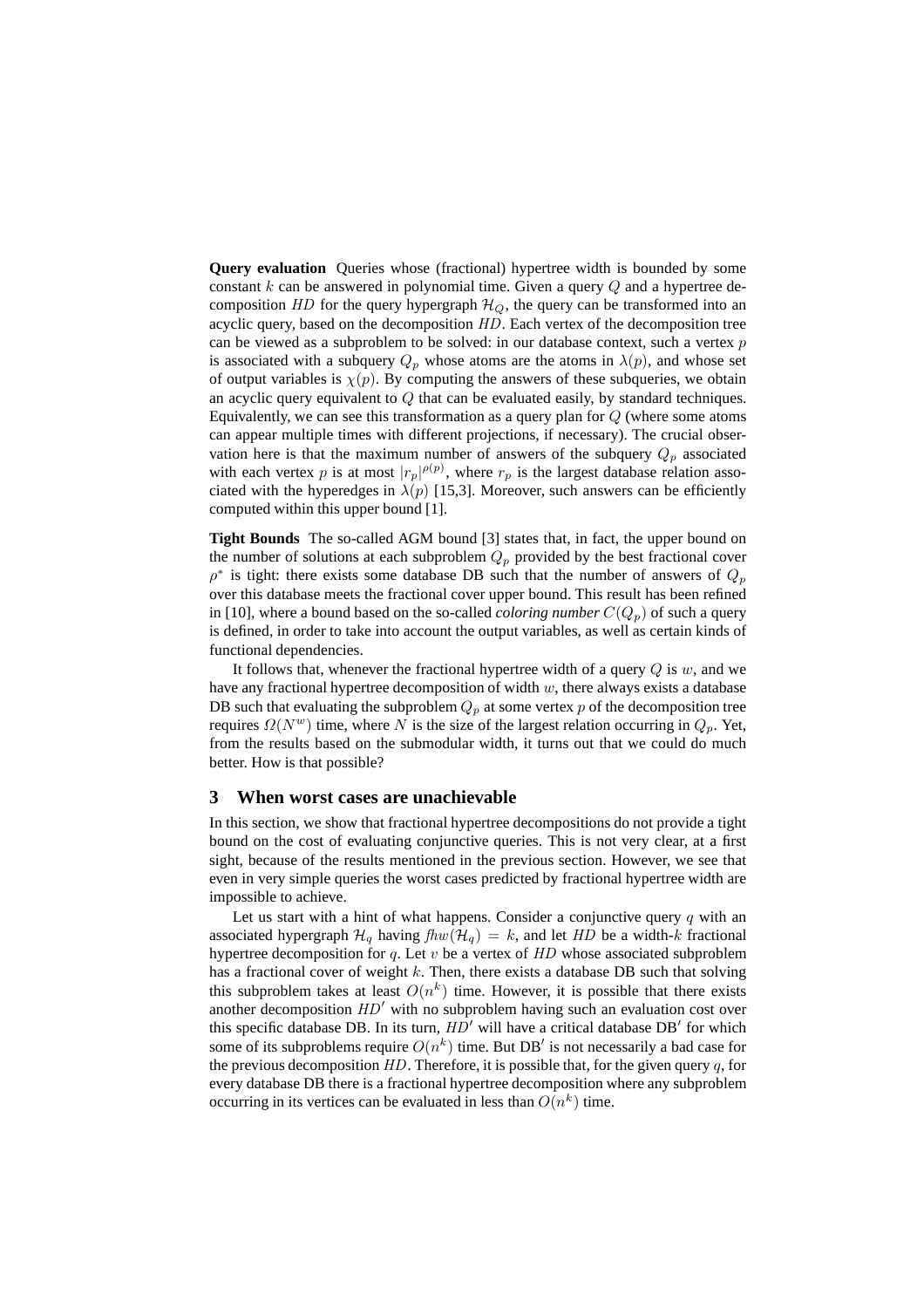As a case study of this phenomenon, we investigate the class of conjunctive queries whose associated hypergraphs are (simple) cycles. These queries have (fractional) hypertree width 2, but they can be actually evaluated in subquadratic time on any given database.

**A simple example: the cycles** First, consider the following simple cyclic query  $q_4$ , whose (hyper)graph  $G_4$  is shown in Figure 1:

 $ans(\bar{X}) \leftarrow r_1(X_1, X_2) \wedge r_2(X_2, X_3) \wedge r_3(X_3, X_4) \wedge r_4(X_4, X_1).$ 

Consider the decomposition of this graph in the center of Figure 1, which involves subproblems such as  $r_1(X_1, X_2) \wedge r_2(X_2, X_3)$  and  $r_3(X_3, X_4) \wedge r_4(X_4, X_1)$  having a fractional cover of weight 2. It follows that there exists a database  $DB<sub>4</sub>$  such that, e.g., the subquery  $ans(X_1, X_2, X_3) \leftarrow r_1(X_1, X_2) \wedge r_2(X_2, X_3)$  has  $O(N^2)$  answers, where for the sake of simplicity we assume that the relations are the same and that they have  $N$  tuples each.

Think now of how this worst-case bound can be achieved. First assume that  $r_i$  is a cartesian product of the domain of its variables: we have  $N = |d(X_1)| \cdot |d(X_2)|$  so that  $|d(X_1)| = N^{1/2}$ . Because  $ans(X_1, X_2, X_3)$  cannot be larger than the cartesian products of the domain of its variables, it follows that, in this case,  $|ans(X_1, X_2, X_3)| \leq$  $N^{3/2}$ . In order to reach the worst-case bound of  $N^2$ , in DB<sub>4</sub> the attributes should have quite different domain sizes. In particular, we must have many values on the extremal variables of the chain  $X_1, X_2, X_3$ , that is, almost N values for  $X_1$  and  $X_3$ , and a few values for  $X_2$ . For instance,  $X_2$  may have just one skew value that is connected to all values for  $X_1$  and  $X_3$ , so that  $ans(X_1, X_2, X_3) = d(X_1) \times 1 \times d(X_3)$ and  $|ans(X_1, X_2, X_3)| = N^2$ . For completeness, note that if  $X_2$  has many values, say almost N, than it should behave like a key, and the size of  $ans(X_1, X_2, X_3)$ will be almost linear in N. Summing-up, to achieve the  $O(N^2)$  worst-case bound on ans(X<sub>1</sub>, X<sub>2</sub>, X<sub>3</sub>), we should have  $|d(X_2)| = \Delta$ , with  $\Delta$  much smaller than N. However, in this case we can use the decomposition shown on the right in Figure 1: note that the subproblems in the vertices of this decomposition have at most  $N\Delta$  answers, achieved in the vertices in the middle where we have a cartesian product of the form  $r_i \times d(X_2)$ . The cost of evaluating  $q_4$  over DB<sub>4</sub> using this decomposition is thus  $O(N\Delta)$ , which is smaller than the  $O(N^2)$  cost predicted by fractional hypertree width.

We next show that the above reasoning can be generalized to any database, showing that *the quadratic fractional hypertree-width worst-case is not tight*, in particular such a query can be evaluated in  $O(N^{3/2})$ , that is, within the same bound as the triangle query.

**A general bound for evaluating cycles** Following the intuition described in the previous section, we next show that actually we can guarantee a subquadratic evaluation time for every conjunctive query having a cycle as its hypergraph and on any given database. A further ingredient to obtain a precise upper bound is to consider horizontal fragments of the relations, and possibly use different decompositions for evaluating the given query on different fragments. Therefore, not only we look for the best decomposition with regard to specific database, but also the best ones for different fragments of the database.

This bound is a slight improvement of the upper bound described in [16] and it is quite similar to the upper bound given in [2] for the special case of queries asking for length- $k$  simple cycles in graphs, whose techniques are indeed used both in [16] and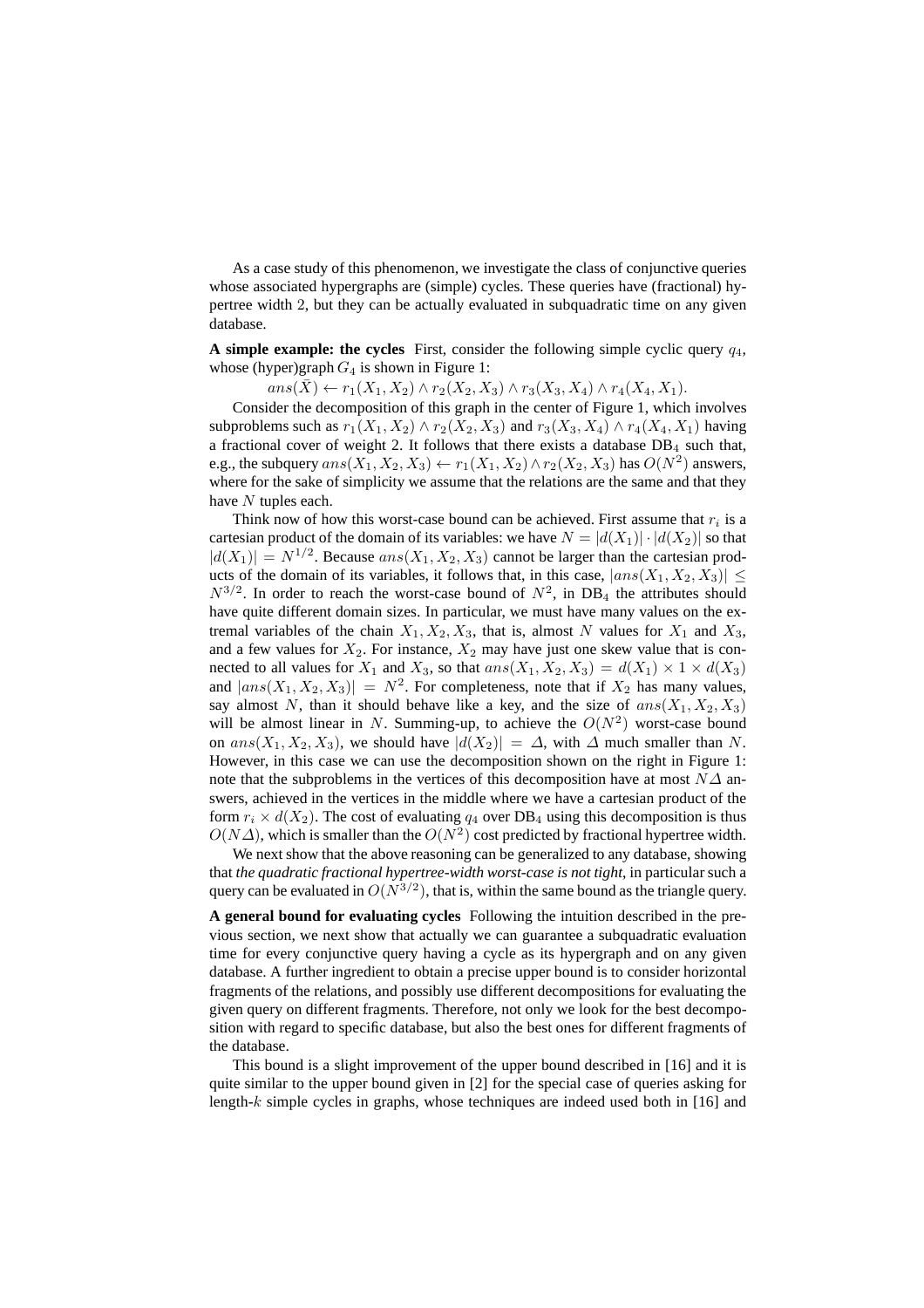

**Fig. 1.** The graph  $G_4$  and two of its hypertree decompositions

in the present paper. Contrasted with this latter upper bound, our result is more general because it works with queries involving any combination of arbitrary binary relations, while the results on graphs assume only one relation (the edge relationship of the input graph).

**Theorem 1.** *Let* C *be any class of conjunctive queries whose associated hypergraphs are (simple) cycles. Then, the answers of any query in* C *having* k *atoms on a database of size* N *can be computed in*  $O((2/k)^{\frac{1}{\lceil k/2 \rceil}} \cdot N^{2-\frac{1}{\lceil k/2 \rceil}} + OUT)$ *, where OUT is the size of the output.*

*Proof.* Consider the following query  $q_k \in \mathcal{C}$  over a database DB<sub>k</sub> of size  $\overline{N}$ :

 $ans(\bar{X}) \leftarrow r_1(X_1, X_2) \wedge r_2(X_2, X_3) \wedge \cdots \wedge r_k(X_k, X_1),$ 

where  $r_1, \ldots, r_k$  are binary relation symbols, not necessarily distinct, and for each  $i \in [k]$ ,  $r_i$  has  $N_i$  tuples. Its associated hypergraph  $G_k$  is a simple cycle having k vertices and k edges, and both  $hw(G_k) = 2$  and  $fhw(G_k) = 2$  holds.

Let  $\delta > 0$  be a number that will be determined later. For each  $i \in [k]$ , let  $r'_i \subseteq r_i$  be the (horizontal) fragment of  $r_i$  consisting of the tuples  $\{\langle v, v' \rangle \in r_i \mid v$  *occurs in more than*  $\delta$  *tuples in*  $r_i$ . Let  $q'_i$  be the variant of query  $q_k$  where the atom  $r_i(X_i, X_{i+1})$  is replaced by  $r'_{i}(X_{i}, X_{i+1})$ , and consider a hypertree decomposition for  $q'_{i}$  of the form shown on the right in Figure 1, with  $X_i$  playing the role of  $X_2$ . Note that the number of tuples in the projection  $r'_{i}(X_{i},)$  occurring in the decomposition vertices is at most  $N_i/\delta$ , so that  $q_i$  can be evaluated in  $O(NN_i/\delta + OUT_i)$ . The  $OUT_i$  answers of this modified query are all those answers of  $q_k$  such that  $X_i$  is instantiated with any value of its domain having degree at least  $\delta$  (if any). After the evaluation of all such modified queries, we get all the  $OUT<sub>δ</sub>$  answers of  $q<sub>k</sub>$  over  $DB<sub>k</sub>$  where some variable takes a value having degree at least  $\delta$ . The total time used for such computations is  $O(NN/\delta +$  $OUT_{\delta}$ ). Note that, having these answers, each domain value having degree at least  $\delta$  is no longer needed in any relation.

Then, we take care of the remaining fragment: consider the query  $q_k''$ :  $ans''(\bar{X}) \leftarrow$ Then, we take eare of the remaining Hagment. Consider the query  $q_k$ ,  $ans(\lambda) \leftarrow$ <br> $r''_1(X_1, X_2) \wedge r''_2(X_2, X_3) \wedge \cdots \wedge r''_k(X_k, X_1)$  over the database DB'' with the relations  $r''_i = r_i \setminus r'_i$ , for each  $i \in [k]$ . We evaluate this query by using a tree decomposition of the form shown in the center of Figure 1 with two big vertices, each one covering half of the query. The width w of this decomposition is  $\lceil k/2 \rceil$ . Let  $r_s$  and  $r_t$  be the smallest relations in the database  $DB''_k$ , having number of tuples  $N_r$  and  $N_t$ , respectively. We can always choose the decomposition in such a way that  $r_s$  and  $r_t$  occur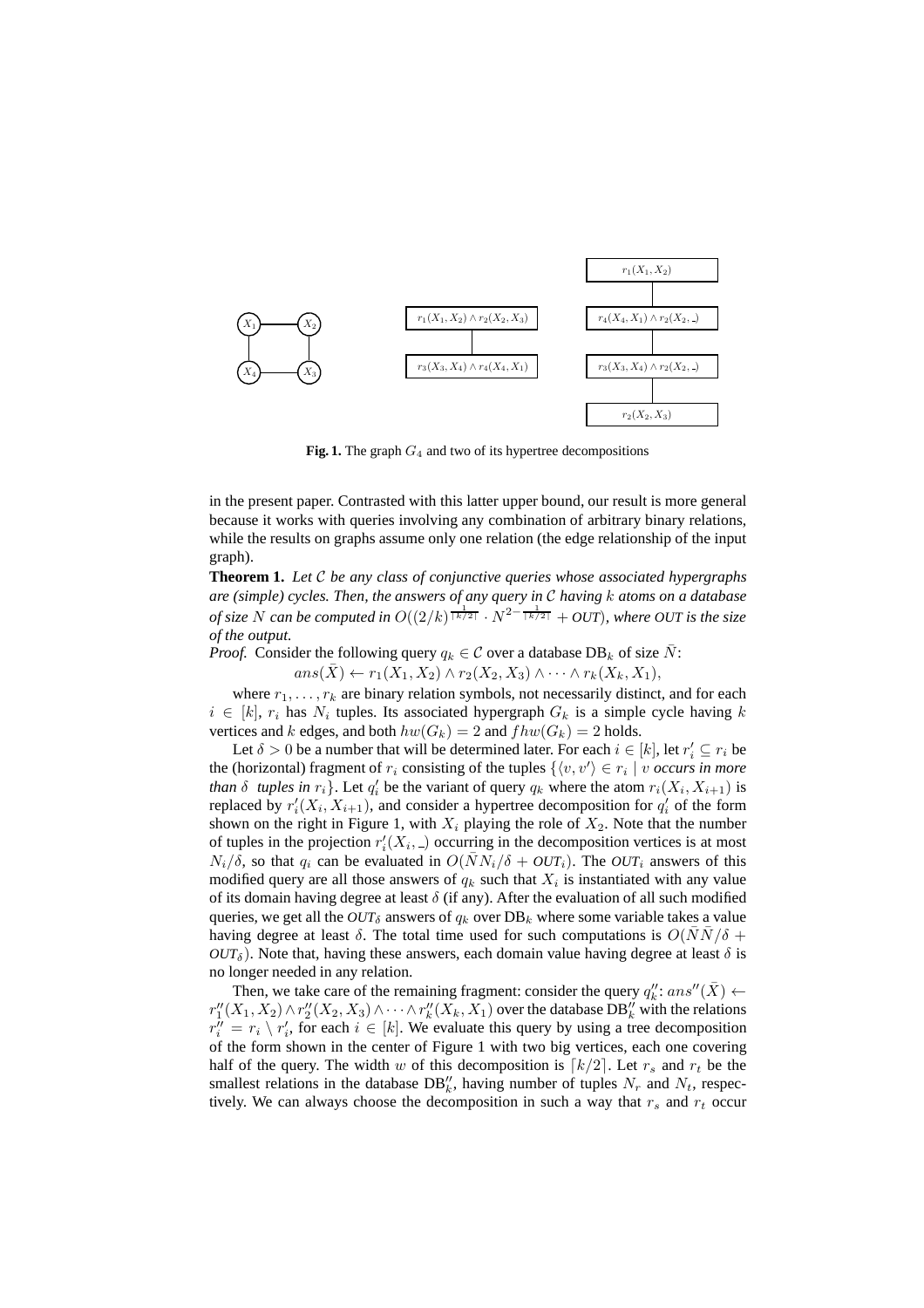in different vertices. Consider now the evaluation of the subproblem comprising the relation  $r_s$ : because every value has degree at most  $\delta$ , every tuple of  $r_s$  can have at most  $\delta$  extensions to tuples in the subsequent relation in the subproblem, say  $r_z$ ; the same happens for every tuple in  $r<sub>z</sub>$ , and so on for all the atoms in this subproblem. The evaluation of these atoms takes  $O(N_s \delta^{w-1})$  time and, similarly, we need  $O(N_t \delta^{w-1})$ to evaluate the subproblem occurring in the other vertex of the decomposition, for a total cost of  $O((N_s + N_t)\delta^{w-1})$ . Because  $r_s$  and  $r_t$  are the smallest relations, it can be seen easily that  $(N_s + N_t) \leq 2\bar{N}/k$ , so that the total cost for evaluating  $q''_k$  over DB<sup>''</sup><sub>k</sub> using such a decomposition is  $O(2\delta^{w-1}\bar{N}/k + \frac{OUT'}{N})$ , where  $OUT''$  is the size of the output relation  $ans''(\bar{X})$ . By equating the cost of using the two kinds of decompositions, we can compute the value  $\delta = (k/2\bar{N})^{1/w}$  that guarantees that we obtain the same evaluation cost for either kind of fragment and for every possible input database. With this value, the total cost for evaluating  $q_k$  on any given database DB<sub>k</sub> of size  $\bar{N}$  is  $O((2/k)^{1/w}N^{2-1/w} + OUT)$ , where *OUT* is the size of the output relation ans( $\bar{X}$ ). □

### **4 Discussion and Open problems**

Recent advances have shown that powerful structural decompositions such as the (fractional) hypertree width or the submodular width may lead to effective algorithms even for very simple queries, and not just for long and complex ones (possibly involving atoms with large arities), which have been the typical targets for these sophisticated techniques. Moreover, we have seen that the worst case upper bounds of the so-called purely structural decomposition methods, where the choice of the decomposition depends only on the query hypergraph, are not tight.

Contrasted with such methods, the notion of submodular width, which is based on data-dependent decompositions, is more powerful and in fact characterises the frontier of fixed-parameter tractability for conjunctive queries. The algorithm used in [19] is based on the computation of almost uniform horizontal fragments of all possible subproblems that can be evaluated in polynomial-time. Very roughly, uniform means here that, in each fragment and for any subset of variables of a subproblem, partial solutions over these variables extend to full solutions of the subproblem in a similar way. Whenever a subproblem does not meet this condition, it can be split in more subproblems leading to new fragments. The subproblems of each new instance associated with a fragment are kept locally consistent. That is, tuples that are not useful in that fragment are filtered out, and the procedure continues looking for new small, consistent and uniform subproblems to deal with. This procedure works in fixed-parameter polynomial time, where the parameter is the size of the query. Eventually, under the promise that the submodular width is below some fixed threshold  $w$  (which is used to define precisely the above process), there should exist some tree decomposition whose subproblems are among those that we have computed. Furthermore, whenever for an instance associated with some fragment its subproblems are not empty, because they are pairwise consistent we can conclude that the given query has some answer on the input database; otherwise, we conclude that there are no answers (see also [14] for such consistency properties).

Marx's algorithm is quite involved and its actual cost is quite high even for queries with a few variables. The PANDA algorithm described in [17] aims at obtaining a similar worst case bound, but is more suitable to effective implementations. However, because of its different uniformization procedure, its cost involves a  $(\log n)^h$  factor, where